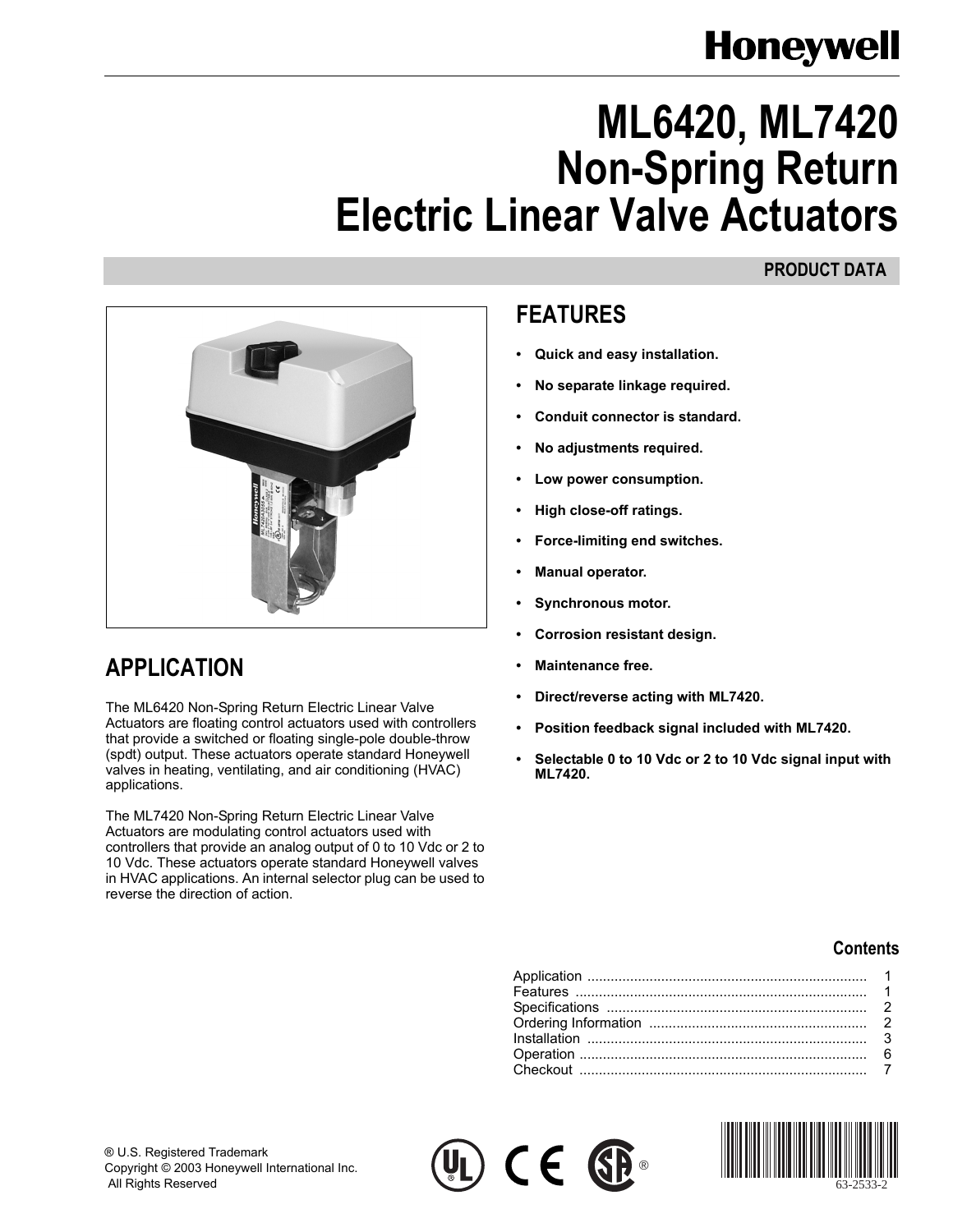### <span id="page-1-0"></span>**SPECIFICATIONS**

#### **Models:**

| Model          | <b>Run Time in</b><br>sec at 60 Hz | Stroke in<br>$in.$ (mm) | <b>Description</b>     |
|----------------|------------------------------------|-------------------------|------------------------|
| <b>ML6420A</b> | 30 or 60 <sup>a</sup>              | 3/4(20)                 | <b>Electric Linear</b> |
| <b>ML7420A</b> |                                    |                         | Valve Actuator         |

a Dependant on actuator model.

**Dimensions:** See Fig. 1.

**Weight:** 2.9 lb (1.3 kg).

#### **Electrical Ratings:**

Power Input: 24 Vac ±15%, 60 Hz. Power Consumption: ML6420: 6 VA maximum at 24 Vac. ML7420: 7 VA maximum at 24 Vac. Signal Source Output Resistance: 1K ohm maximum. Signal Load: 1 mA maximum.

#### **Ambient Ratings:**

Temperature: Ambient: 14°F to 122°F (-10°C to +50°C). Storage: -40°F to +158°F (-40°C to +70°C). Maximum Valve Medium: 300°F (150°C). Humidity: 5 to 95 percent relative humidity, noncondensing.

**Stem Force:** 135 lbf (600N).

#### **Signal Inputs (Supply Voltage Between Terminals):** ML6420:

B and 24 Vac: Drives valve stem down. W and 24 Vac: Draws valve stem up. ML7420: 0 to 10 Vdc or 2 to 10 Vdc.

#### **Actuator Material:**

Cover: ABS-FR plastic. Base: PBTP-FR plastic. Yoke: Diecast aluminum.

**Actuator Stroke:** 3/4 in. (20 mm).

**Close-off Pressure Ratings:** See Table 1.

**Protection Standard:** IP54.

#### **Approvals:**

Canadian Standards Association Listed. Underwriterís Laboratories, Inc. UL94-5V Flame Retardant. Meets CE requirements.

**Cable entry:** Conduit connector and one knockout on case.

#### **Accessories:**

43191679-111 Single Auxiliary 10K ohm Potentiometer. 43191679-112 Single Auxiliary 220 ohm Potentiometer. 43191680-105 Dual Auxiliary Switch (for 24 Vac use *only*). 43196000-001 High Temperature Kit (1/2 to 3 in. valves). Increases temperature range high-end to 428°F (220°C).

| <b>Type</b> | <b>Valve</b>                   | $1/2$ in.        | $3/4$ in.        | $1$ in.          |                  | 1-1/4 in. $1-1/2$ in. | 2 in. | $2 - 1/2$ in.   | $3$ in.         |
|-------------|--------------------------------|------------------|------------------|------------------|------------------|-----------------------|-------|-----------------|-----------------|
| Flange      | V5011A                         |                  |                  |                  |                  |                       |       | 28              | 16              |
|             | V3350/3351/3450/3451           |                  |                  |                  |                  |                       |       | 21              | 14              |
|             | V5013B,C; V3360/3361/3460/3461 |                  |                  |                  |                  |                       |       | 21 <sup>a</sup> | 14 <sup>a</sup> |
| <b>NPT</b>  | V5011F.G                       | 150 <sup>b</sup> | 150 <sup>b</sup> | 150 <sup>b</sup> | 134 <sup>b</sup> | 177                   | 49    | 28              | 16              |
|             | V5011H.J                       | 150              | 150              | 150              | 145              |                       |       |                 |                 |
|             | V5011N1xxx, V5011N3xxx, V5013N | 230              | 230              | 163              | 104              | 67                    | 37    |                 |                 |
|             | V5011N2xxx                     | 100              | 100              | 100              | 100              |                       |       |                 |                 |
|             | V5013F                         | 150              | 150              | 150              | 126              | 77                    | 49    |                 |                 |

#### **Table 1. Close-off ratings for ML6420, ML7420 Electric Linear Valve Actuators and Honeywell Valves (psi).**

aRepresents maximum pressure difference between the outlet and either of the two inlets. b<sub>Do</sub> not exceed 100 psi with V5011G valves used in steam applications.

### **ORDERING INFORMATION**

When purchasing replacement and modernization products from your TRADELINE® wholesaler or distributor, refer to the TRADELINEÆ Catalog or price sheets for complete ordering number.

If you have additional questions, need further information, or would like to comment on our products or services, please write or phone:

- **1.** Your local Honeywell Automation and Control Products Sales Office (check white pages of your phone directory).
- **2.** Honeywell Customer Care
	- 1885 Douglas Drive North
	- Minneapolis, Minnesota 55422-4386

In Canada—Honeywell Limited/Honeywell Limitée, 35 Dynamic Drive, Scarborough, Ontario M1V 4Z9.

International Sales and Service Offices in all principal cities of the world. Manufacturing in Australia, Canada, Finland, France, Germany, Japan, Mexico, Netherlands, Spain, Taiwan, United Kingdom, U.S.A.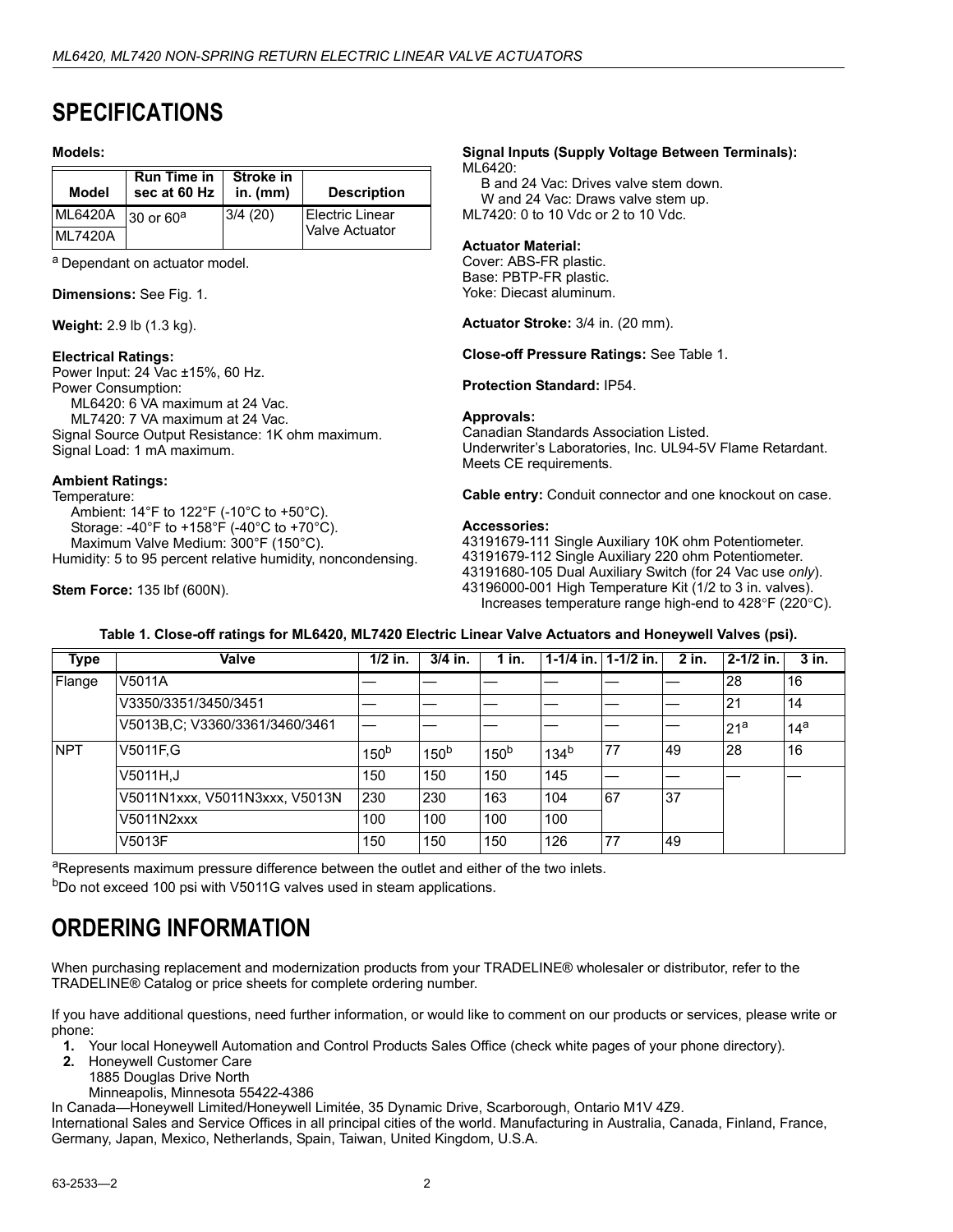

**Fig. 1. Approximate dimensions of ML6420, ML7420 Electric Linear Valve Actuator in in. (mm).**

### <span id="page-2-0"></span>**INSTALLATION**

#### **When Installing this Product...**

- **1.** Read instructions carefully. Failure to follow them could damage the product or cause a hazardous condition.
- **2.** Check ratings and description given in the specifications to make sure the product is suitable for your application.
- **3.** Installer must be a trained, experienced service technician.
- **4.** After installation is complete, check out product operation as provided in these instructions.

# **CAUTION**

**Electrical Shock or Equipment Damage Hazard. Can shock individuals or short equipment circuitry.** Disconnect power supply before installation.

### **Location**

Install the actuator in a location that allows enough clearance for mounting accessories and for servicing.

# **CAUTION**

**Equipment Damage Hazard. Can damage actuator due to condensation or a valve gland leak.**

Install the actuator in a position above horizontal.

#### **Mounting**

- **1.** Place the actuator on the valve with the U-bolt around the valve collar. See Fig. 2.
- **2.** Place the U-bolt against the valve collar and secure the actuator to the valve by turning each U-bolt nut clockwise.
	- NOTE: To assure even pressure on the collar, first tighten the nuts finger-tight and then alternate turning each U-bolt nut until both are snug.
- **3.** Push aside the stem button retaining clip and hold. See Fig. 3.
- **4.** Lift valve stem until the head of the valve stem button is inside the large slot of the stem button retaining clip on the actuator.
- **5.** Release the stem button retaining clip to secure the stem button. Check to make certain the stem button is secured by the retaining clip.
- **6.** Remove the cover from the actuator using a Phillips or crosspoint screwdriver. See Fig. 4.



**Fig. 2. Attaching actuator to valve collar.**



**Fig. 3. Securing actuator to valve.**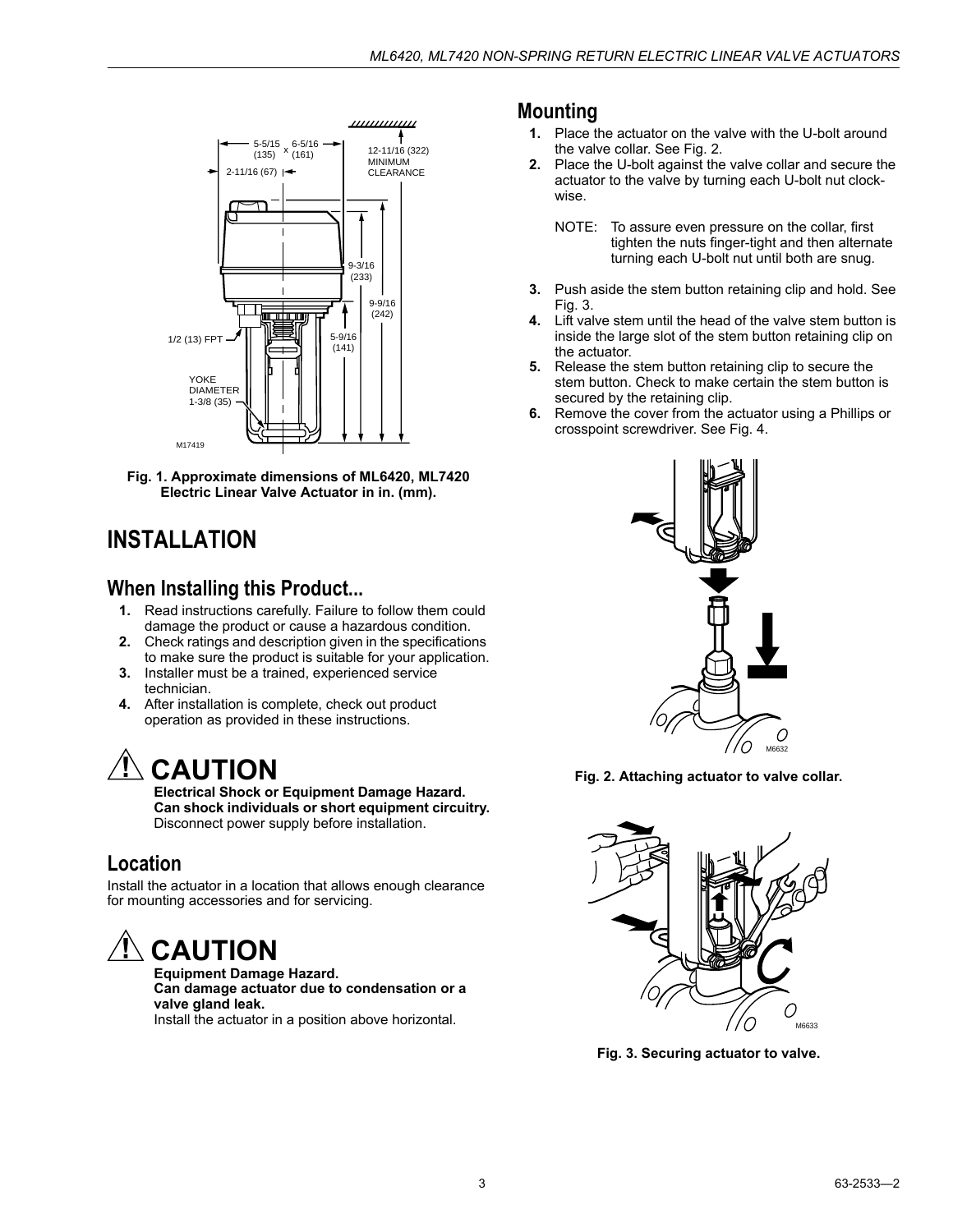

**Fig. 4. Removing actuator cover.**

#### **Wiring**



**Electrical Shock or Equipment Damage Hazard. Can shock individuals or short equipment circuitry.** Disconnect power supply before installation.

All wiring must comply with local electrical codes, ordinances and regulations. Voltage and frequency of the transformer used with the actuator must correspond with the power supply and actuator characteristics. See Fig. 6 through 11 for typical wiring hookups.

**1.** Feed power and control wires through the conduit connector located on the bottom of the actuator case. See Fig. 5.



**Equipment Damage Hazard. Conduit connection or removal can break an unsupported connector.** When removing or attaching conduit, use a wrench to support the motor connector.

- **2.** Using the wiring diagram in Fig. 6, connect power and control wires. Make sure that all wiring is correct.
- **3.** For ML7420 only: Check the selector plugs for proper settings. See Signal Input Failure section for details.
- **4.** When wiring is complete, replace the actuator cover. See Fig. 7.
- **5.** Apply power and control signals to the actuator.



**Fig. 5. Connecting power and control wiring.**



M17421





**Fig. 7. ML7420 wiring using feedback output from a controller with a common transformer.**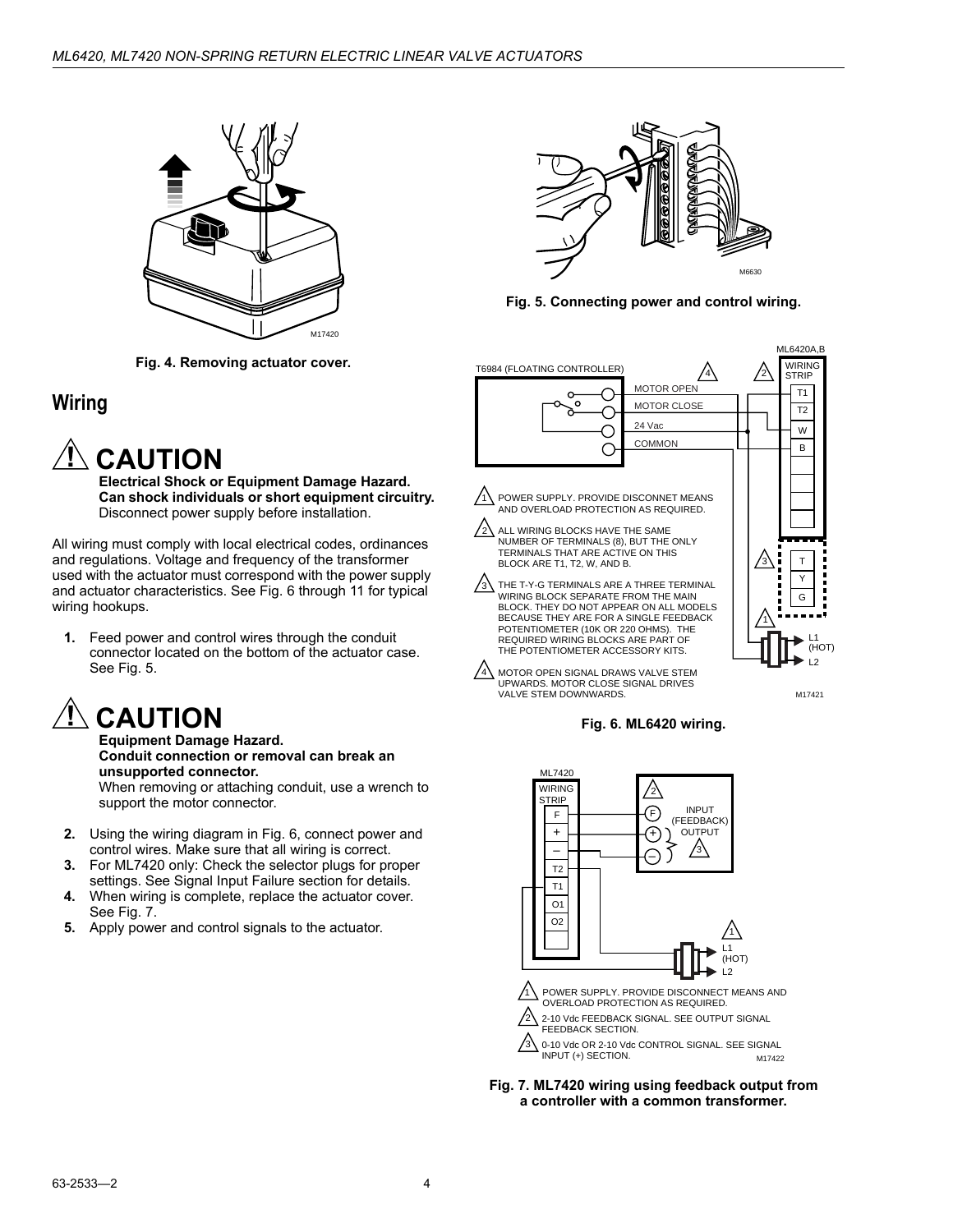

POWER SUPPLY. PROVIDE DISCONNECT MEANS M17423

**Fig. 8. ML7420 wiring using a 2 to 10 Vdc control signal and separate transformers.**



**Fig. 9. ML7420 wiring using a 2 to 10 Vdc control signal and a common transformer.**



**Fig. 10. ML7420 wiring using a 4 to 20 mA control signal and separate transformers.**



**Fig. 11. ML7420 wiring using a 4 to 20 mA control signal and a common transformer.**



**Fig. 12. Location of W1, W2, and W3 selector plugs.**



**Fig. 13. Replacing actuator cover.**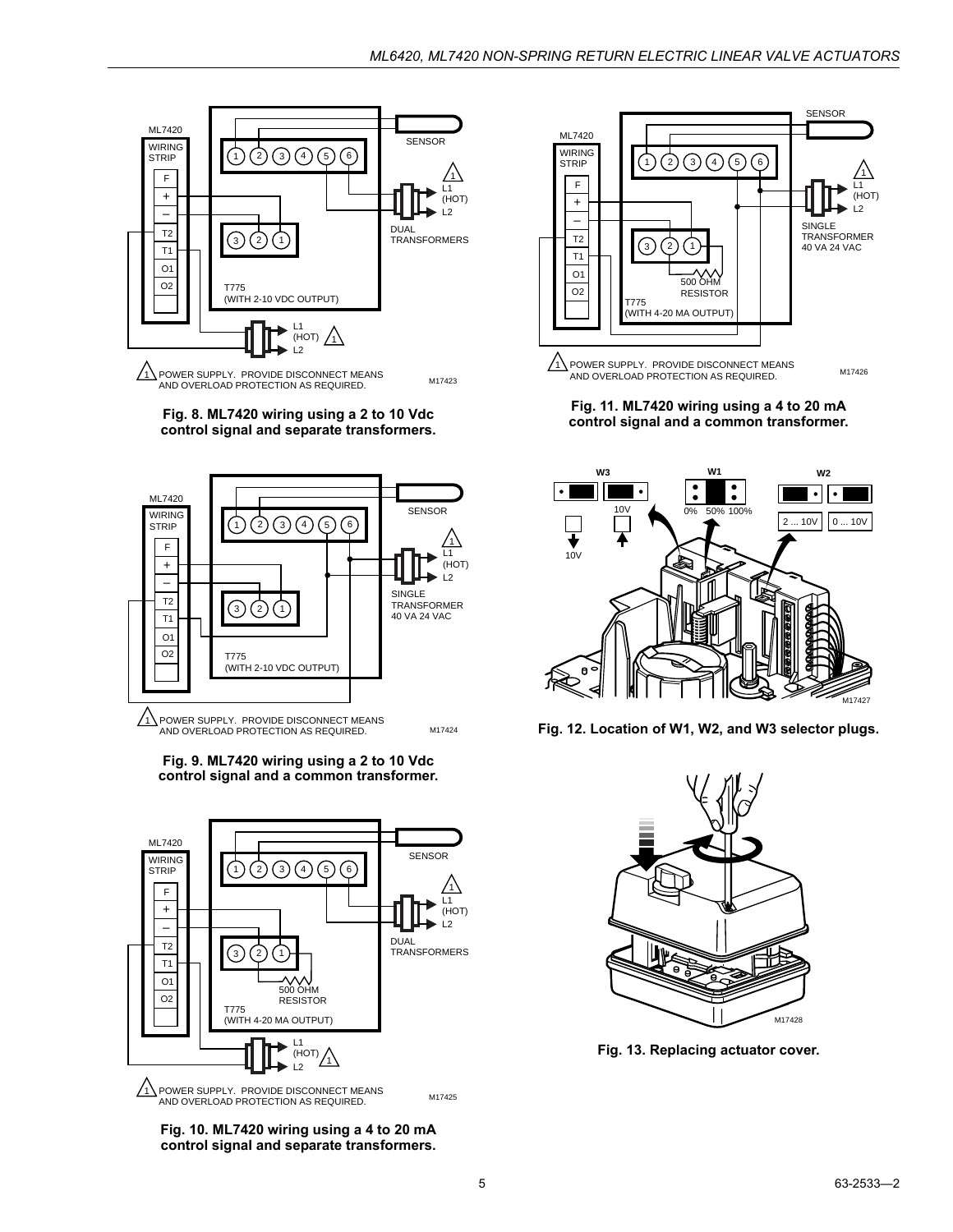#### **Auxiliary Potentiometers**

The 43191679 Auxiliary Potentiometers can be used as feedback potentiometers and to provide remote indication of valve position. See the Installation Instructions packed with the potentiometers.

#### **Auxiliary Switches**

The 43191680 Dual Auxiliary Switch can be used on both the ML6420 and ML7420 Electric Linear Valve Actuators. Switching points are adjustable over the full length of the actuator stroke; for example, the switch can be used to switch pumps or to provide remote indication of any stroke position. See the Installation Instructions packed with the auxiliary switch.

# **CAUTION**

**Equipment Damage Hazard. Improper voltage damages the auxiliary switch beyond repair.**

Use the 43191680 Dual Auxiliary Switch only with 24 Vac applications.

## <span id="page-5-0"></span>**OPERATION**

#### **General**

In the actuator, the drive of a synchronous motor is converted into the linear motion of the actuator stem by using a spur gear transmission. A button retainer clip connects the actuator stem to the valve stem.

### **Manual Operation**

The ML6420 and ML7420 are equipped with a manual operator knob (see Fig. 14) to open or close the valve in the event of power failure:

- **1.** Turn off or disconnect the power supply before manually operating the actuator.
- **2.** Push down on the manual operator knob and turn the knob:
	- a. Counterclockwise to drive the stem downward.
	- b. Clockwise to draw the stem upward.

#### *IMPORTANT*

*Manual operation allows very high closing force that can jam the actuator spindle, exceed the force switch ratings, and stop the motor. After a manual valve close-off operation, release the spindle one turn by turning the manual operator knob. This will ensure automatic disengagement of the manual operator upon power resumption.*

NOTE: If the manual operator knob is not pushed in while turned, it will rotate only a short distance before disengaging without power resumption.



**Fig. 14. Manual operator knob.**

#### **ML7420**

#### **Signal Input (+)**

The analog input signal (+) range is set at the factory to 0 to 10 Vdc. Changing the position of the W2 selector plug sets the range to 2 through 10 Vdc. Selector plugs W1, W2, and W3 are positioned on the back side of the printed circuit board. See Fig. 12 for location of the selector plugs.

#### **Signal Input Failure**

Using selector plug W1, the actuator can be set to run to one of three positions in event of a signal failure:

- 0% Actuator position corresponds with 0 or 2 Vdc signal.
- 50% Actuator in mid-position.
- 100% Actuator position according to 10 Vdc signal.

NOTE: W1 is factory set at the mid-position.

#### **Output Signal Feedback (F)**

An analog output signal (2 to 10 Vdc) that represents the actual actuator stem position is available at terminal F. It can be used for remote indication of the stem position. When the actuator stem is fully downward, the output signal is 10 Vdc.

When the valve stem is up, the output signal is 0 or 2 Vdc. The output of the signal does not change when the action of the actuator is reversed using W3. See Direction of Action.

#### **Actuator Override**

To override the control signal (for freeze protection or similar applications), connect the 24 Vac common (T2) to either terminal O1 or O2. Connecting to terminal O1 fully extends the actuator stem. Connecting to O2 fully retracts the actuator stem.

The control signal (+) is ignored when the override signal is applied to terminal O1 or O2. This override can be achieved with a switch or a relay. See Fig. 15.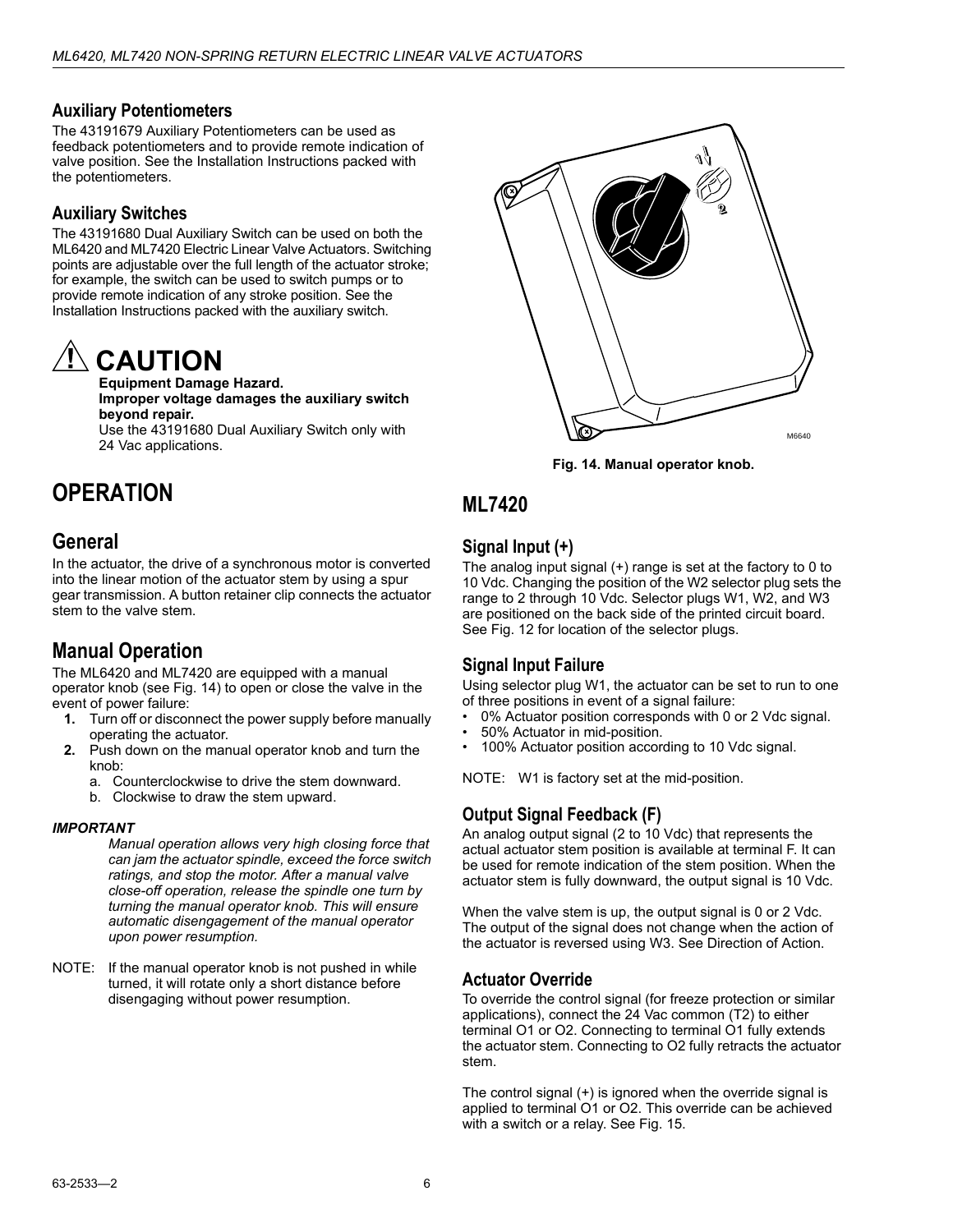

**Fig. 15. Connections for overriding control signal to drive ML7420 to a specific position.**

### <span id="page-6-0"></span>**CHECKOUT**

The actuator can be checked out either directly or by using a controller.

#### **Direct Checkout**

- **1.** Mount the actuator for the required application; see Installation section.
- **2.** Check the valve position and make sure that 24 Vac is correctly applied to the actuator.
- **3.** Apply the power to the appropriate leadwires to move the valve.
- **4.** If the actuator does not move, make sure the actuator is properly installed/wired.
- **5.** If the actuator installation and wiring are both correct and the actuator does not run, replace the actuator.

#### **Direction of Action**

The direction of the actuator action can be changed by repositioning selector plug W3, which is factory set so that the actuator drives the valve stem down on increasing signal and draws the valve stem up on decreasing signal. With the valve stem up, the output signal from the feedback (F) function is either 0 or 2 Vdc. The output of the signal does not change when W3 is used to reverse the actuator action. See Fig. 12.

#### **Controller Checkout**

- **1.** Adjust the setpoint of the controller to call for opening the valve. Observe the actuator.
- **2.** If the valve is closed, it should begin to open.
- **3.** If the valve remains closed, move the setpoint further toward the open setting.
- **4.** If the valve does not move, check for 24 Vac in the actuator power input.
- **5.** If 24 Vac is present and the actuator does not operate, check the voltage across the controller leadwires to determine if the device is miswired.
- **6.** If the wiring is correct, 24 Vac is present on the power input terminals, and the actuator does not run, replace the actuator.